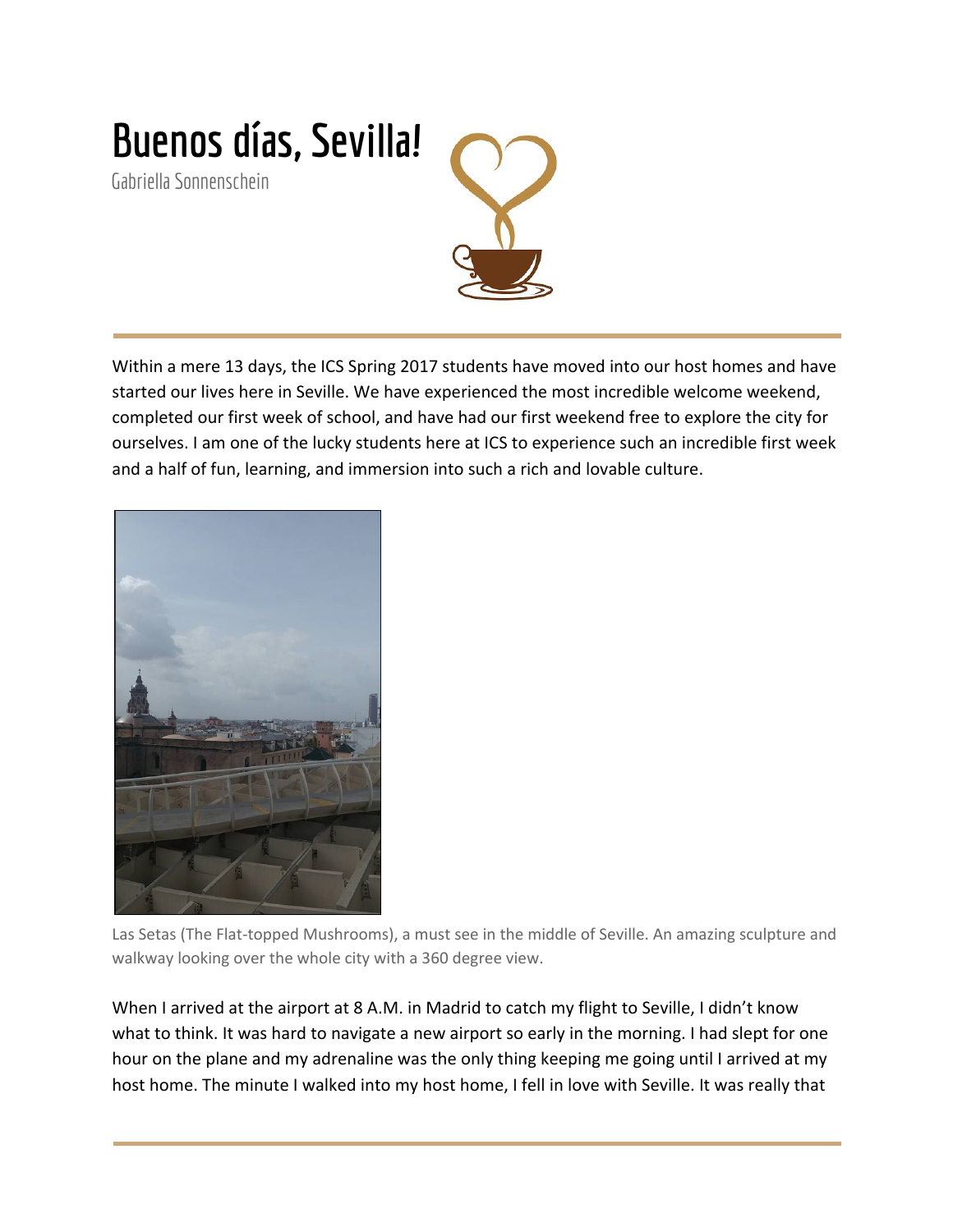simple. My host mother gave me a kiss on both cheeks and was so happy to see me. I knew I was home. All the students were settling in and we all unpacked our suitcases. I met my amazing roommate and we rested up for our first day of orientation the following morning.



My usual breakfast every morning. Not pictured: my cup of coffee.

Orientation definitely helped me get on the right track to fitting in with the Spanish culture. I learned what to expect for the next three and a half months of my stay. The entire week after orientation was truly magical. The school has taken us to so many places already; I can't believe we haven't even covered a fraction of what Seville has to offer.

There were definitely a few highlights throughout the first weekend here. The Flamenco show at the Museum of Flamenco Dance was by far my favorite part of my short stay in Seville so far. These Flamenco dancers, singers, and musicians, were some of the most talented people I have had the pleasure to see on stage. All the seats were so close you could see and hear every detail of these beautiful artists! There was both a woman and a man as the dancers for this one hour show. The concentration and intentions of these dancers were inspirational. I want to try every day, in whatever I may be doing, to put in as much work and love as these dancers did during the show. The male dancer had put water in his hair and when he swung his head while dancing, the water sprayed in a beautiful crown above his head. Everyone watching was mesmerized by this magic as well as the beautiful clothing on stage. Before I came to Spain, I never appreciated Flamenco as much as I do now. I am so excited to start my Flamenco dance classes at ICS to be able to prepare for dancing at the FERIA.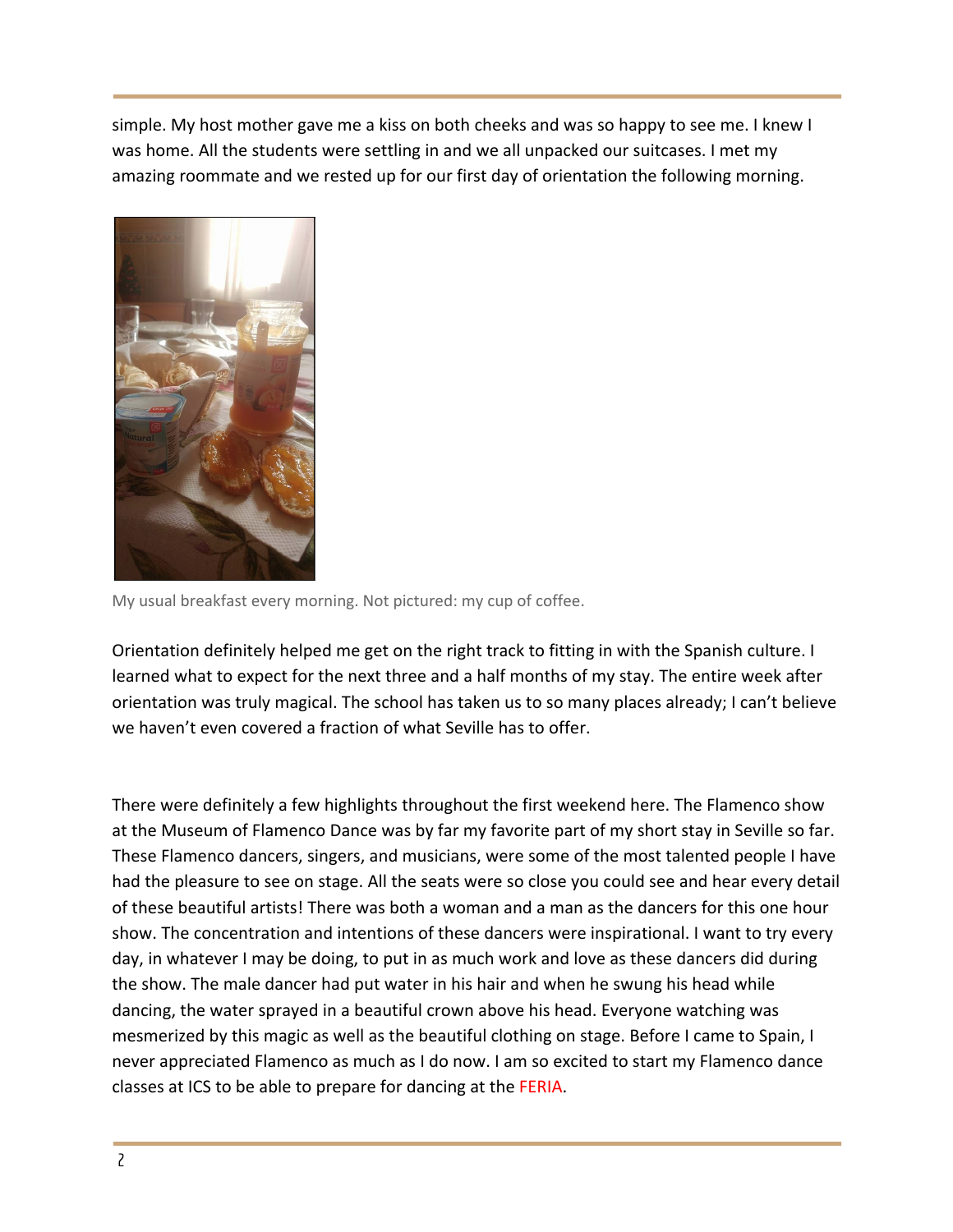

The beautiful and talented MARIA. She blew me away.

If my life hadn't already felt like paradise enough, the first week of school went by and at the end of classes on Thursday, the school took us on a boat ride along the Guadalquivir River. The students were divided into 3 different party boats and we plugged in our phones to listen to our favorite music. The river was so beautiful at night with the reflections of the city. It was like the water and glistening lights were singing a song just for us. The music was loud, the weather was perfect, and our boat driver moved the tables so we had plenty of room to dance. I loved everyone on my boat and we had such an amazing time showing each other our music, from Spanish to EDM (Electronic Dance Music). We were able to enjoy life on the river for a little over an hour and I will never forget dancing to my heart's content on a boat, in a river in Spain, with friends that I know I'll keep forever.

It may just sound like life has been one big party for the students at ICS, and to be honest, it kind of has been. But we also came here to study, I know, it's hard to believe that we can focus while being in the beautiful Seville. Thankfully, we're blessed with professors and faculty that make us feel right where we belong, who teach us things about the world that I will never forget. The classes at ICS range from business, to Culture and Society of Spain, to Spanish on all levels. Some students are even given the chance to learn at the University of Seville, right down the street. At this school, students who already speak Spanish very sufficiently are able to learn subjects such as math with other locals and Spanish speakers. As for me, I am in Intermediate Spanish at the ICS. I love the class size! I am able to focus and really learn day by day real life phrases and grammar that are relevant to what I need to learn in order to sound a little less American than I do now. I am learning to speak like a real Spanish local! In the first week I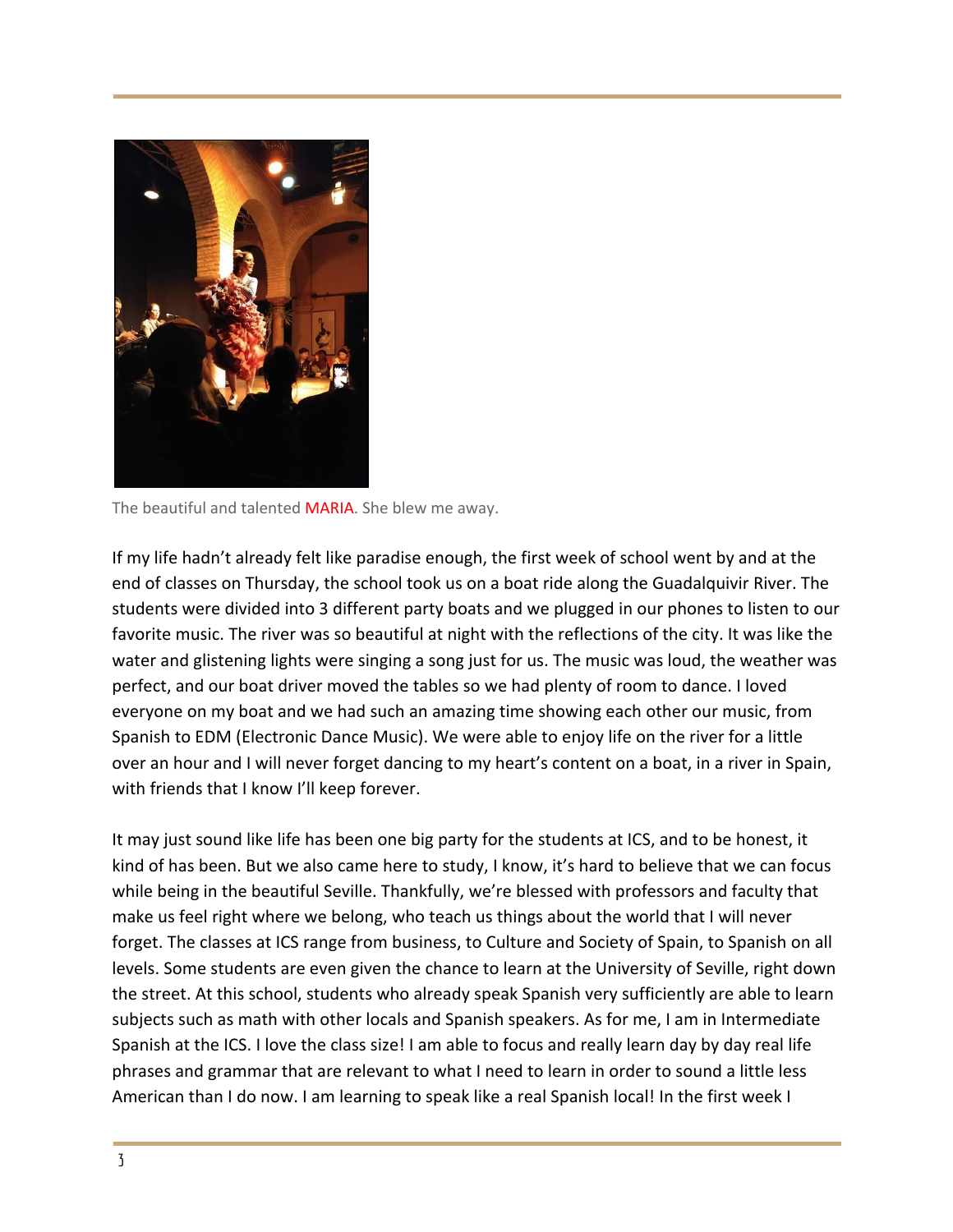learned so much with my professor, Luiz. A lot of my best friends from the school are in my class so it's awesome that I get to learn with them during the day and then go out with them at night. The nightlife in Seville is unlike anything I have ever seen. People here are quite the night owls, which definitely fits in with my schedule. I love how lively the streets are and how much people honor quality time with friends and family in Spain. Before going out for our night on the town, my friends and I had to explore some of the most amazing restaurants. When someone you know comes to Spain for the first time, have them try the local, homemade food like the kind my host mother makes. It's to die for. After that, tell them they have to go to Maccheroni and Co. to get the most amazing Italian food in Seville. I know it sounds ridiculous to get Italian food here in SPAIN, but after a couple weeks of an incredibly healthy diet, it was time to get some nice, oily carbs in my system. All the restaurants in the center of Seville are outstanding and no one can look past the coffee shops--even the Dunkin' Donuts here is better!



Me and my girls!

To end an amazing [almost] two weeks in Seville, ESPANA, the ICS students and faculty took our first cultural Friday visit to the castle of ALCAZAR. We saw what the art of Spain really has to offer the whole world and people from all cultures. We were in the very room that Isabel and Ferdinand birthed their first child. We stood in the royal gardens, explored the living quarters, and admired the sacred spiritual places of the people who stood there before us. We learned that the reason why this castle is important is due to the "gazpacho" of art styles within the premises. There are Roman, Christian, Moorish, Arab, and Jewish influences within the quarters. The beloved Judy Cotter showed us around and told us that this mixture of art is called Mudejar. Seeing a wall with Moorish architecture and art above with Gothic arches right underneath is a truly breathtaking view. I am so excited for our other cultural visits to see the beauties of the land of Spain, my new second home.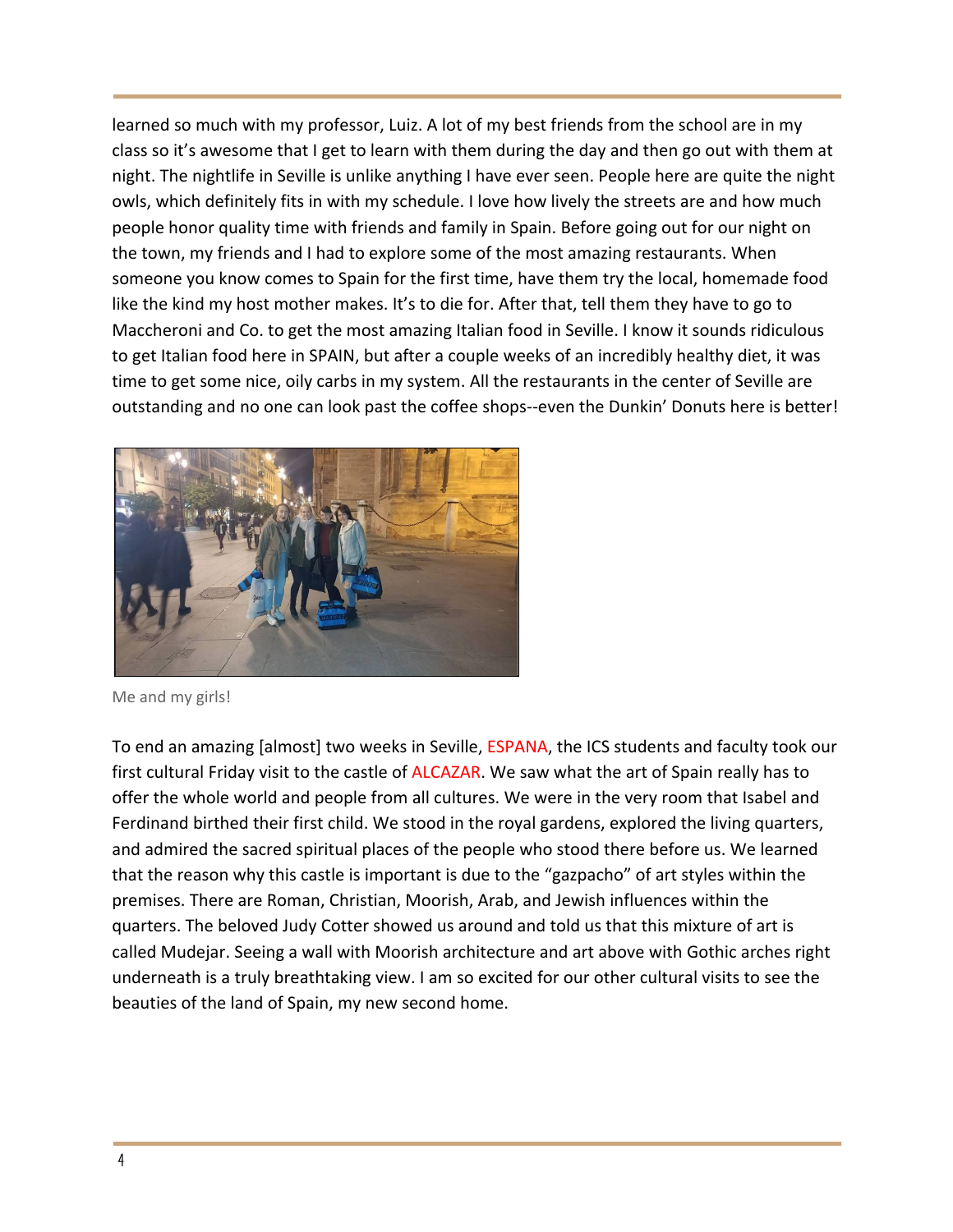

Bathhouses in the ALCAZAR. Rather than fasting or doing out-of-body religious experiences, the people who lived in ALCAZAR honored beautiful gardens and luxuries instead. I'm in!



A handful of the group on our trip to ALCAZAR. My new favorite people.

As you can tell, I am absolutely exhausted from our first [almost] two weeks here!!! I could not be more happy and anxious to see how the next 3 months pan out. I am excited to know myself